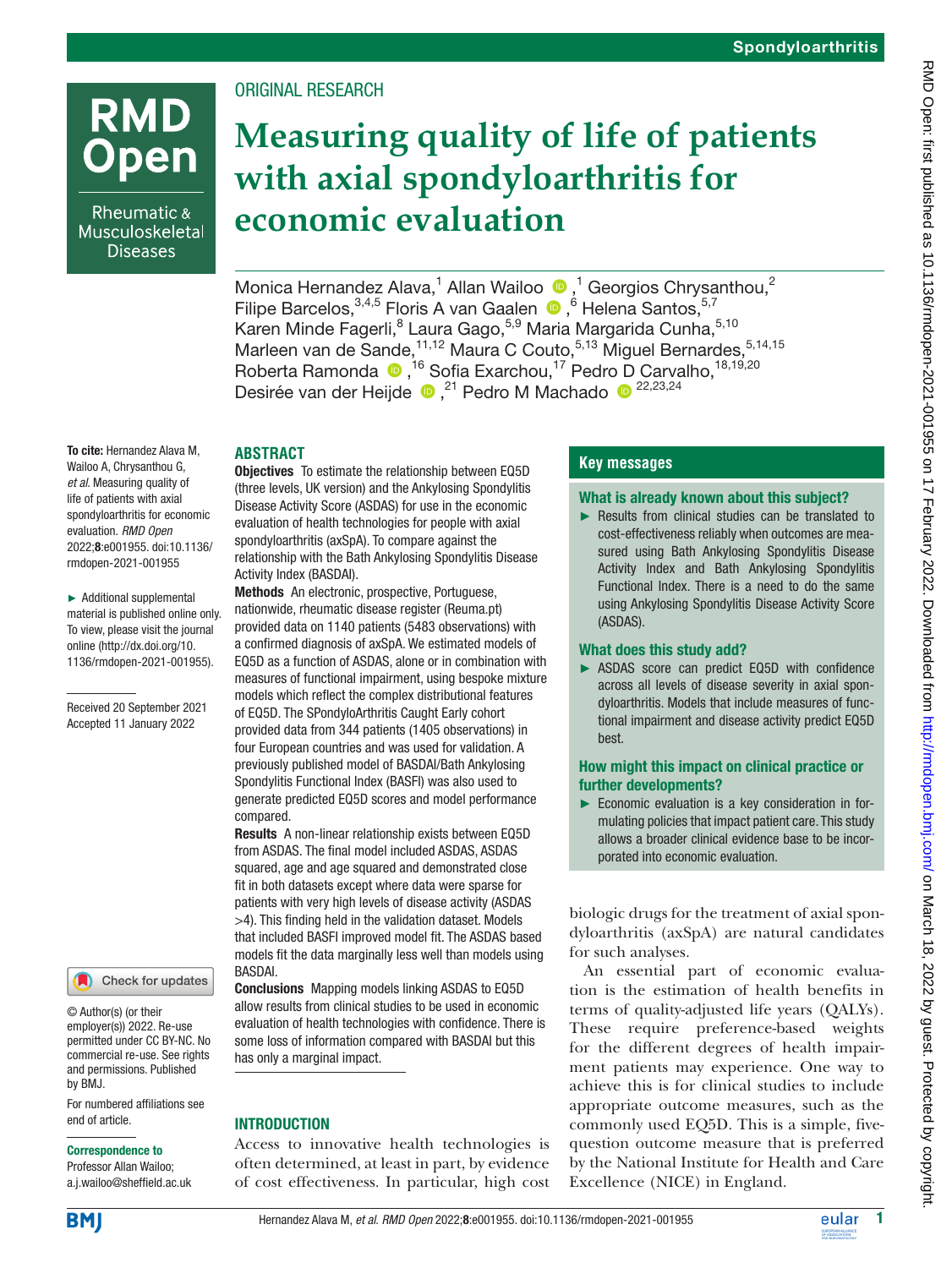#### RMD Open

However, while many clinical trials include clinical measures and disease specific outcomes they often fail to include preference-based measures. In order to link outcomes observed in clinical studies to those required for economic evaluation, the process of 'mapping' can be used. This uses an external dataset to estimate the relationship between the different outcomes measures.

Mapping has previously been used to relate the Bath Ankylosing Spondylitis Disease Activity Index (BASDAI) and the Bath Ankylosing Spondylitis Functional Index (BASFI) to  $EQ5D$ .<sup>1-3</sup> However, the Ankylosing Spondylitis Disease Activity Score (ASDAS) is increasingly used in clinical studies and recommended internationally as the preferred disease activity measure for  $axSpA.<sup>4-8</sup>$  Therefore, there is a pressing need for EQ5D to be estimated from ASDAS to allow a growing body of clinical evidence to inform future cost-effectiveness studies of health technologies for people with axSpA. Only one such model has been estimated previously, but it used simple statistical methods that have been shown in previous applica-tions to be prone to bias.<sup>[2](#page-6-2)</sup> Furthermore, both this and the previous BASDAI/BASFI to EQ5D mapping study did not include patients with non-radiographic axSpA, and therefore the population was not representative of the entire spectrum of axSpA patients but only of patients with radiographic axSpA (ie, ankylosing spondylitis  $(AS)$ ).

In this study, in a population covering the entire axSpA spectrum of patients, we estimate a method for mapping from ASDAS to EQ5D, for use in cost-effectiveness analyses. We compare the performance of this approach to approaches that estimate EQ5D from ASDAS and BASFI, and from BASDAI and BASFI.

#### **METHODS**

#### Outcome measures

The EQ5D (three levels, 3L) is a quality of life instrument intended for use across a wide range of disease areas. It asks respondents to indicate their current status in five health domains (pain, mobility, usual activities, self-care, anxiety/depression), each using a three point scale covering no problems, some problems or extreme problems. This version is referred to as the 3L variant, to distinguish it from the newer 5-level variant. We focus here on 3L, since 5L is not yet established in use in clinical study design to the extent that the 3L version has been, and there is some controversy about the available UK tariffs associated with the 5L instrument. NICE does not recommend the 5L value set for England.<sup>9</sup>

The 3L system permits the classification of 243 (corresponding to  $3<sup>5</sup>$ ) health states. There is also a scoring set which assigns a value to each of these states on the health utility scale, where 1 is considered equal to full health and 0 a state equivalent to being dead. These scores, calculated based on the preferences of the general population, $10$  are critical for the use of EQ5D-3L as an outcome measure to inform economic evaluation since

they permit the calculation of Quality Adjusted Life Years (QALYs). The UK value set ranges between scores of 1 for full health (no impairment on any of the 5 health domains) to −0.594 (for extreme problems on all five domains).

ASDAS is a newer composite index assessing disease activity in  $axSpA$ <sup>6 11–13</sup> There are five variables used to calculate an overall score: back pain (BASDAI question 2), duration of morning stiffness (BASDAI question 6), patient global assessment, peripheral joint complaints (BASDAI question 3) and C reactive protein (CRP) (2). The ASDAS has been endorsed by the Assessment of SpondyloArthritis international Society (ASAS) and by the Outcome Measures in Rheumatology groups. ASDAS domains are weighted and include an acute phase reactant, contrary to BASDAI, which is a fully patient-oriented measure that does not weight each variable, does not take into account redundancy between variables and lacks specificity for inflammatory processes. Accumulating evidence supports the utility of ASDAS in axSpA and BASDAI has been progressively being replaced by ASDAS. $46$  Scores <1.3 indicate inactive disease, between 1.3 and 2.1 'low disease activity', between 2.1 and 3.5 'high disease activity' and  $>3.5$  'very high disease activity'.<sup>11 13</sup> ASDAS scores range from 0.6 to  $\approx$ 6 (mathematically there is no upper limit) and higher scores indicating higher disease activity.

BASDAI is one of the most commonly used instrument to measure disease activity in  $axSpA.<sup>14</sup>$  $axSpA.<sup>14</sup>$  $axSpA.<sup>14</sup>$  It comprises six patient-reported questions relating to five major symptoms: fatigue, axial pain, peripheral pain, tendon and ligament inflammation and morning stiffness. The domain morning stiffness is calculated using the average of two separate questions about stiffness (level and duration). Responses are recorded on a 10 cm Visual Analogue Scale or an 11-point numerical rating scale, with higher scores indicating higher disease activity. All domains are given equal weight and the resultant 0–50 scores divided by 5 to given a final score of 0–10.

BASFI is a measure of physical function.<sup>15 16</sup> It is a patient-assessed, validated, composite index made up of 10 questions that address function and the patient's ability to manage his or her axSpA. As with the BASDAI, responses are recorded on a 10 cm Visual Analogue Scale or an 11-point numerical rating scale. The mean of the scores gives an overall BASFI range of 0–10, with higher scores indicating a greater degree of functional impairment. These scores are widely applied in clinical practice and studies.<sup>17</sup>

#### **Data**

The primary dataset used for estimation of models is the Rheumatic Diseases Portuguese Register (Reuma.pt).[18–21](#page-6-10) Reuma.pt is an electronic prospective nationwide rheumatic disease register implemented in 2008 with standardised data collection for patients with rheumatic and musculoskeletal diseases from all Rheumatology Departments of mainland Portugal, Madeira and the Azores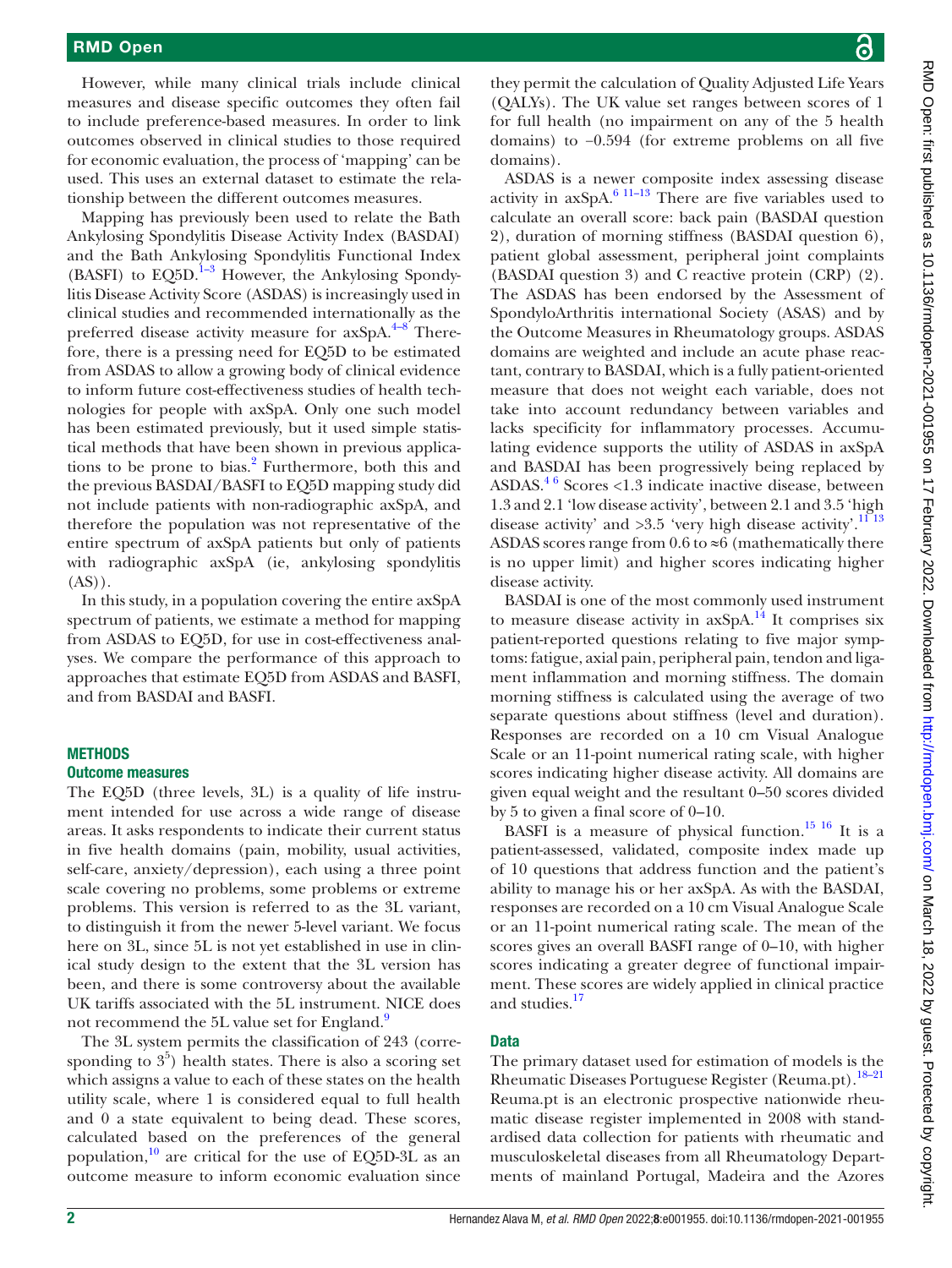Spondyloarthritis

Islands. The frequency of assessments is as per clinical practice according to local recommendations. Protocolised assessments include a large number of measures spanning imaging, clinical and self-reported assessments. We obtained information from 1140 patients with a rheumatologist-confirmed diagnosis of axSpA. Reuma.pt was approved by National Data Protection Board and by the local Ethics Committees. Patients sign an informed consent form for data research use and applications.

A smaller dataset for out-of-sample comparison from the SPondyloArthritis Caught Early (SPACE) cohort was used.<sup>22 23</sup> SPACE is a prospective cohort that includes patients aged ≥16 years referred to the rheumatology outpatient clinics of participating centres in four European countries (the Netherlands, Norway, Sweden and Italy) with chronic back pain (almost daily; duration  $\geq 3$ months but  $\leq$  years; age of onset  $\leq$  years). Patients could be referred by general practitioners as well as other specialists such as orthopaedic surgeons, ophthalmologists, gastroenterologists, dermatologists and rheumatologists from other centres. Scheduled visits are at baseline, after 3, 12 and 24 months, and at an annual basis thereafter for patients with axSpA. Data from 344 patients with a diagnosis of axSpA with a level of confidence of at least 6 (on a 0–10 scale) were used in this study. SPACE was approved by the Medical Ethical Committees of the participating centres. All patients gave written informed consent. It should be noted that SPACE enrols patients with earlier disease than Reuma and therefore serves to provide a degree of validation for the mapping across the spectrum of axSpA.

#### Statistical methods

The primary aim of this study is to estimate the relationship ("mapping") between the ASDAS instrument and the EQ5D.

The distributions of EQ-5D health utility scores demonstrate several non-normal features that raise challenges for standard statistical approaches. The range is bounded above and below, is multimodal and there is a large gap in the feasible values (between full health at 1 and the next health state 0.883—moderate problems with usual activities and no other impairment).

These characteristics raise challenges for standard statistical methods. We applied a range of statistical model types including those developed specifically to deal with these challenges including the Adjusted Limited Dependent Variable Mixture Model (ALDVMM) approach reported by Hernández *et al*, [24](#page-7-1) beta distribution-based mixtures as well as simple linear models. ALDVMM and beta based mixture models have repeatedly been shown to perform well in the context of mapping studies.<sup>25</sup>

We considered mixture models with different numbers of components, using the Bayesian Information Criterion (BIC) to help inform choices about the optimal number of components. Alternative model specifications were estimated using the ASDAS score (divided by 10),

age (also divided by 10), sex and their squared terms as potential explanatory variables.

All models used the summary ASDAS, BASDAI and BASFI scores as explanatory variables, not the scores to individual components or questions. This is in line with how mapping functions tend to be used for economic evaluation.

Models were compared using a range of summary fit statistics such as mean absolute error (MAE) and root mean squared error (RMSE) as well as plots considering performance over the range of disease severity. Robust standard errors are reported to account for the repeated observations supplied by respondents.

#### RESULTS

Descriptive statistics from the two study datasets are provided in [table](#page-3-0) 1. Reuma.pt included data from 1140 patients providing 5483 observations in total. It included patients across a wide range of adult ages, with a maximum of 83 years. The mean ASDAS score is in the low disease activity range (2.02) but scores spanned from 0.6 to 6.3. Note that scores below 1.3 constitute 'inactive disease' and over 3.5 is considered 'very high disease activity'. Patients spanned the entire range of disease activity as measured by BASDAI and almost the entire range of BASFI scores, from 0 to 9.88. The mean EQ5D score was 0.7 with the entire range of severity encompassed by patients in the study. There were 1136 observations at full health in Reuma.pt (21%). Only four observations were at the worst health state  $\langle \langle 1\% \rangle$ . The distribution of EQ5D-3L scores exhibited all the expected features, as shown in [figure](#page-3-1) 1.

There were 1405 observations available from the SPACE dataset. SPACE enrols patients with earlier disease than Reuma.pt so differences are expected. Excluding missing data, more patient met the ASAS classification criteria in Reuma.pt than SPACE  $(94\% \text{ vs } 66\%, \text{ p} < 0.001)$ . There were a greater proportion of patients with radiographic disease  $(87\% \text{ vs } 17\%, \text{ p<0.001})$ . Mean patient age was lower in SPACE than Reuma.pt (31.5 years vs 46.6 years, p<0.001). There were similar mean ASDAS (2.1. vs 2.0, p=0.014) and BASDAI scores (3.2 vs 3.0, p<0.001), though differences were statistically significant. Mean BASFI score was lower in SPACE than Reuma.pt (1.9 vs 2.8, p<0.001). Mean EQ5D was near identical in both studies (0.69 vs 0.70, p=0.26).

#### ASDAS model

ALDVMM type models outperformed all other model types. We selected a four-class ALDVMM, with a mass point at full health (1), as the best fitting specification. The model includes  $ASDAS/10$ ,  $(ASDAS/10)^2$ , age (in years) /10 and  $(age/10)^2$  as within component variables. Only ASDAS/10 was required within the component probabilities. Full model coefficients are reported in [online supplemental table 1](https://dx.doi.org/10.1136/rmdopen-2021-001955) and an online excel calculator provides a simple means of using the model results.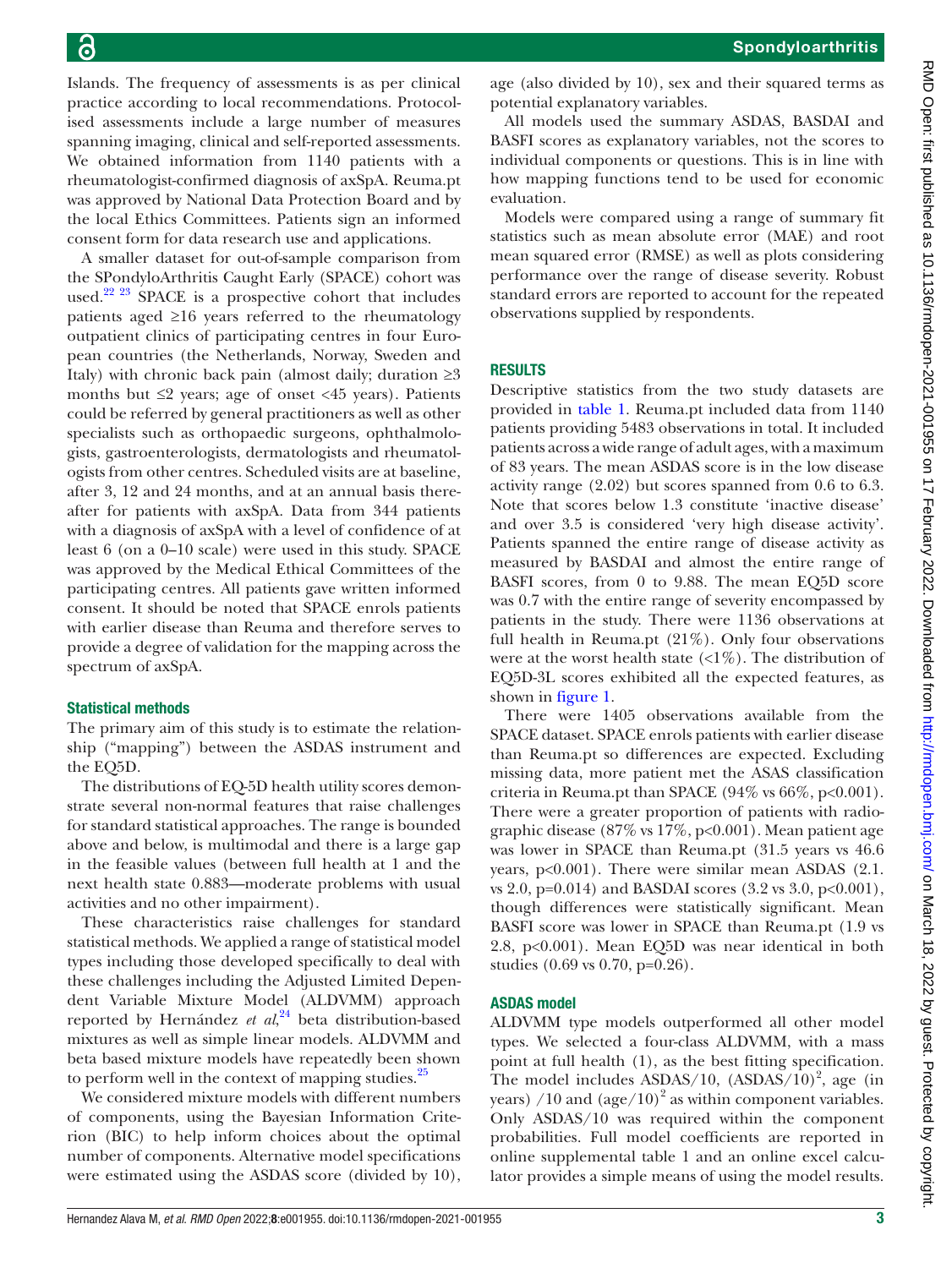<span id="page-3-0"></span>

|                                              | Reuma.pt |       |           |            |            | <b>Space</b> |             |           |            |       |
|----------------------------------------------|----------|-------|-----------|------------|------------|--------------|-------------|-----------|------------|-------|
|                                              | N        | Mean  | <b>SD</b> | <b>Min</b> | <b>Max</b> | N            | <b>Mean</b> | <b>SD</b> | <b>Min</b> | Max   |
| Met ASAS classification criteria at baseline | 758      | 0.942 |           |            |            | 344          | 0.663       |           |            |       |
| Radiographic AS                              | 771      | 0.868 |           |            |            | 258          | 0.171       |           |            |       |
| Age at first visit (yrs)                     | 1140     | 45.34 | 12.23     | 17.70      | 82.70      | 344          | 30.25       | 7.68      | 16.14      | 48.13 |
| Age at visit (yrs)                           | 5483     | 46.58 | 11.99     | 17.70      | 82.70      | 1405         | 31.46       | 7.79      | 16.14      | 50.46 |
| Proportion male (all visits)                 | 5483     | 0.56  |           |            |            | 1405         | 0.50        |           |            |       |
| No of visits                                 | 5483*    | 4.81  | 5.26      | 1.00       | 39.00      | 1405*        | 4.08        | 1.72      | 1.00       | 8.00  |
| <b>ASDAS</b>                                 | 4886     | 2.02  | 0.97      | 0.60       | 6.30       | 1263         | 2.09        | 0.96      | 0.64       | 5.44  |
| ASDAS (first visit)                          | 929      | 2.44  | 1.11      | 0.60       | 5.60       | 316          | 2.50        | 0.95      | 0.64       | 5.44  |
| <b>BASDAI</b>                                | 5383     | 2.97  | 2.26      | 0.00       | 10.00      | 1303         | 3.25        | 2.20      | 0.00       | 9.80  |
| <b>BASDAI</b> (first visit)                  | 1115     | 3.85  | 2.48      | 0.00       | 10.00      | 322          | 4.06        | 2.13      | 0.00       | 9.10  |
| <b>BASFI</b>                                 | 5258     | 2.84  | 2.41      | 0.00       | 9.88       | 1260         | 1.92        | 2.10      | 0.00       | 9.30  |
| <b>BASFI</b> (first visit)                   | 1088     | 3.52  | 2.65      | 0.00       | 9.83       | 320          | 2.52        | 2.27      | 0.00       | 8.90  |
| $EQ-5D-3L$                                   | 5483     | 0.70  | 0.26      | $-0.59$    | 1.00       | 1269         | 0.69        | 0.25      | $-0.59$    | 1.00  |
| EQ-5D-3L (first visit)                       | 1140     | 0.63  | 0.30      | $-0.59$    | 1.00       | 325          | 0.59        | 0.27      | $-0.38$    |       |

\*Total number of visits.

AS, ankylosing spondylitis; ASAS, Assessment of SpondyloArthritis international Society; ASDAS, Ankylosing Spondylitis Disease Activity Score; BASDAI, Bath Ankylosing Spondylitis Disease Activity Score; BASFI, Bath Ankylosing Spondylitis Functional Index.

[Figure](#page-3-2) 2 shows very close alignment to the observed data for the range of ASDAS scores below 3.5. There is more divergence for very high disease activity states, particularly where ASDAS exceeds 4 but this is also where there are few patient observations. The observed relationship between ASDAS and EQ5D in the data is quite erratic within large confidence intervals. Only 218/5886 (3.8%) of observations report an ASDAS score of greater than or equal to 4. There are only four observations with an ASDAS score of 6 or above. The plot shows that for ASDAS scores of 0.5, the mean EQ5D predicted is 0.921 (close to full health) while for scores of 6 the mean EQ5D is 0.016 (close to states equivalent to death).



The optimal model was a four component ALDVMM that included ASDAS and BASFI summary scores, age and gender within the components and ASDAS and BASFI in the component probabilities.

[Table](#page-4-0) 2 shows, unsurprisingly, that the addition of a measure of functional impairment, in addition to ASDAS, improves model performance. Summary measures of fit (MAE and RMSE) are improved. However, plotting EQ5D against ASDAS score showed a very similar pattern to the ASDAS only model. The same plot against BASFI



<span id="page-3-1"></span>



<span id="page-3-2"></span>Figure 2 Mean EQ5D by ASDAS score, predicted versus observed values for the ASDAS only model. ASDAS, Ankylosing Spondylitis Disease Activity Score.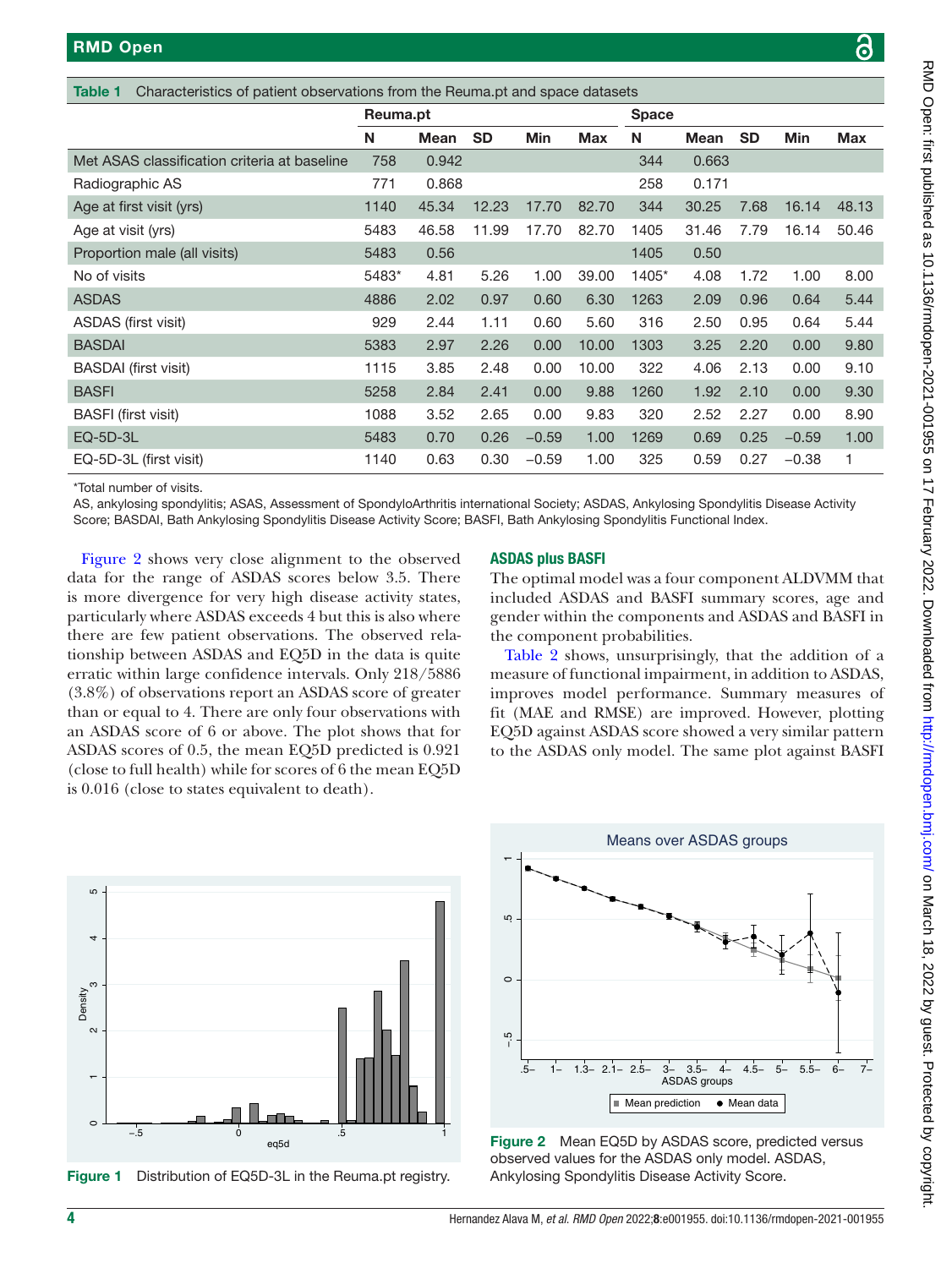Spondyloarthritis

| sample       |                      |                    |                     |                             |                    |                     |  |  |  |  |  |  |
|--------------|----------------------|--------------------|---------------------|-----------------------------|--------------------|---------------------|--|--|--|--|--|--|
|              | In sample $(n=4886)$ |                    |                     | Validation dataset (n=1181) |                    |                     |  |  |  |  |  |  |
|              | <b>ASDAS</b>         | <b>ASDAS/BASFI</b> | <b>BASDAI/BASFI</b> | <b>ASDAS</b>                | <b>ASDAS BASFI</b> | <b>BASDAI/BASFI</b> |  |  |  |  |  |  |
| N parameters | 27                   | 33                 | 33                  |                             |                    |                     |  |  |  |  |  |  |
| <b>AIC</b>   | $-1488$              | $-2265$            | $-2794$             |                             |                    |                     |  |  |  |  |  |  |
| <b>BIC</b>   | $-1313$              | $-2052$            | $-2578$             |                             |                    |                     |  |  |  |  |  |  |
| E(EQ5D)      | 0.702                | 0.701              | 0.699               | 0.725                       | 0.745              | 0.719               |  |  |  |  |  |  |
| <b>ME</b>    | 0.000                | 0.0003             | 0.001               | $-0.033$                    | $-0.053$           | $-0.027$            |  |  |  |  |  |  |
| <b>MAE</b>   | 0.143                | 0.1315             | 0.130               | 0.136                       | 0.126              | 0.121               |  |  |  |  |  |  |
| <b>RMSE</b>  | 0.200                | 0.1855             | 0.182               | 0.199                       | 0.189              | 0.182               |  |  |  |  |  |  |
|              | Mean in sample=0.701 |                    |                     | Mean in sample=0.692        |                    |                     |  |  |  |  |  |  |

<span id="page-4-0"></span>Table 2 Summary of performance of optimal models using ASDAS only, ASDAS/ BASFI and BASDAI/BASFI in and out of

AIC, Akaike information criterion; ASDAS, Ankylosing Spondylitis Disease Activity Score; BASDAI, Bath Ankylosing Spondylitis Disease Activity Score; BASFI, Bath Ankylosing Spondylitis Functional Index; BIC, Bayesian information criterion; MAE, mean absolute error; ME, mean error; RMSE, root mean squared error.

score shows close alignment to the observed data across the full range of functional impairment (see [figure](#page-4-1) 3).

Out-of-sample comparisons ([table](#page-4-0) 2) also show that the addition of BASFI improves summary measures of fit, though interestingly the mean of the predictions is closer to the sample mean in the ASDAS only model.

Full coefficient values are reported in ([online supple](https://dx.doi.org/10.1136/rmdopen-2021-001955)[mental table 2](https://dx.doi.org/10.1136/rmdopen-2021-001955)) and the online excel calculator also facilitates the simple implementation of this model.

#### BASDAI and BASFI

The optimal model was a four component ALDVMM that included BASDAI and BASFI summary scores, age and gender within the components and ASDAS and BASFI in the component probabilities. This model showed lower Akaike information criterion and BIC than either of the two ASDAS based models, and improved summary fit. Figures [4 and 5](#page-4-2) show how the model predictions closely



<span id="page-4-1"></span>Figure 3 EQ5D by mean BASFI, predicted versus observed values for the ASDAS and BASFI model. ASDAS, Ankylosing Spondylitis Disease Activity Score; BASFI, Bath Ankylosing Spondylitis Functional Index.

reproduce the mean EQ5D scores seen in the data across the range of both BASDAI and BASFI.

#### Out of sample model performance

Using the SPACE dataset provides an opportunity to compare model performance out of sample.

We found a very similar pattern to the in-sample results. Measures of summary fit (RMSE and MAE) both indicate improvements from adding BASFI as an explanatory variable compared with ASDAS alone, and the BASDAI and BASFI offers further improvement (see [table](#page-4-0) 2). Comparing the mean of the sample observations to the mean predicted from the models again shows that the BASDAI plus BASFI model offers the closest fit (0.719 compared with 0.692 in the data). The ASDAS model alone performs better on this metric than the model adding BASFI.

We also used a previously published model that estimated EQ5D from BASDAI and BASFI using data from



<span id="page-4-2"></span>Figure 4 EQ5D by mean BASFI, predicted versus observed values for the BASFI/BASDAI model. BASDAI, Bath Ankylosing Spondylitis Disease Activity Index; BASFI, Bath Ankylosing Spondylitis Functional Index.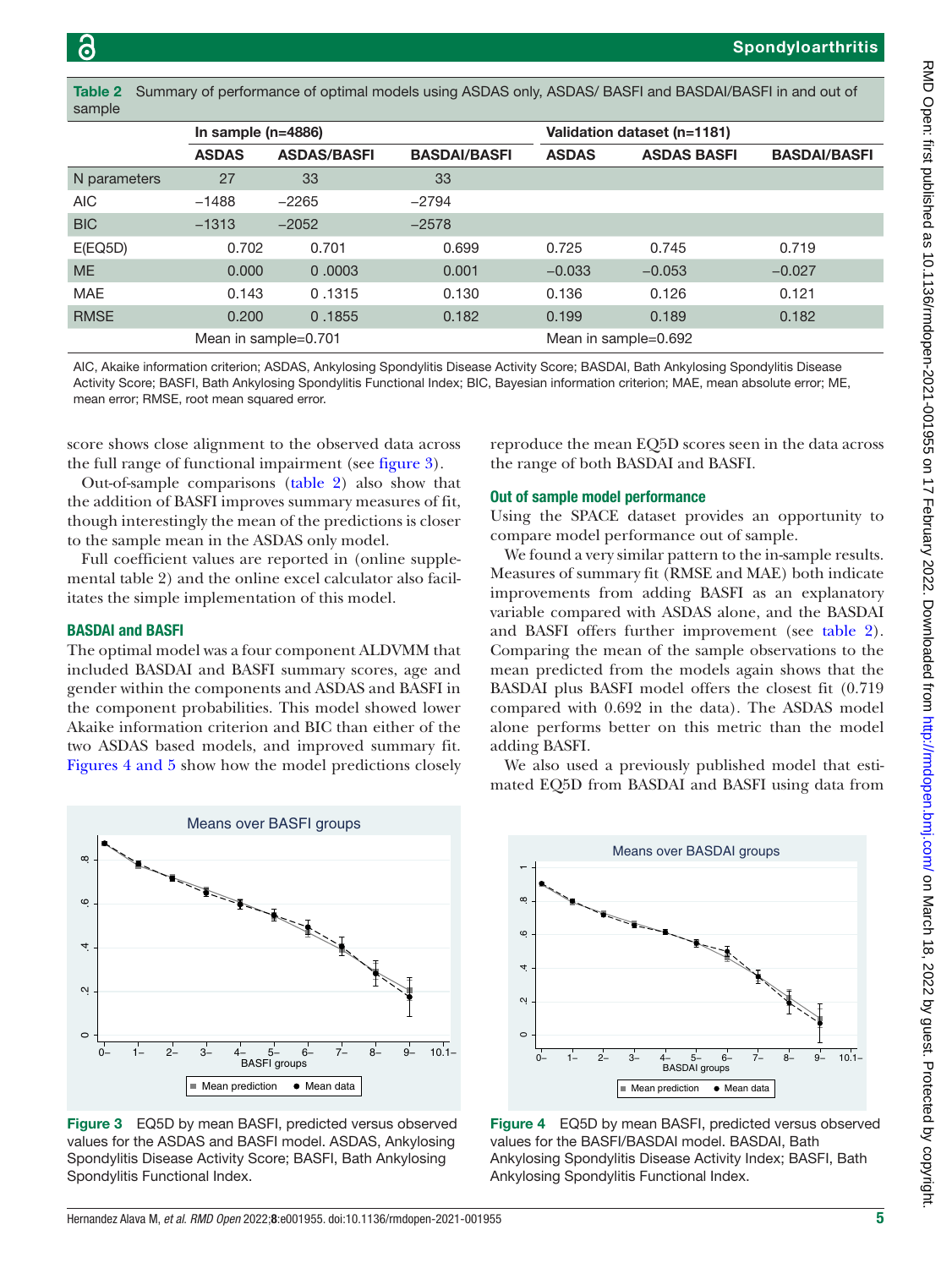

Figure 5 EQ5D by mean BASDAI, predicted versus observed values for the BASFI/BASDAI model. BASDAI, Bath Ankylosing Spondylitis Disease Activity Index; BASFI, Bath Ankylosing Spondylitis Functional Index.

a Welsh registry study, for comparison purposes.<sup>3</sup> Closer fit to the SPACE mean was observed (0.701) but performance on the other summary measures was not as good as for the BASDAI/BASFI modelled using the Reuma.pt dataset and only slightly superior to the ASDAS/BASFI model results.

It is also important to consider model fit over the range of disease severity. EQ5D by BASFI score shows that both the ASDAS/BASFI and BASDA/BASFI models fit the observed SPACE data quite closely, though the latter offers some marginal improvements between BASFI scores of zero to 8. Both models diverge more substantially from the observed data at the most severe levels of functional impairment but data here is sparse.

#### **DISCUSSION**

The ASDAS is a measure of disease activity in axSpA that has improved psychometric properties and offers advantages compared with the BASDAI. It is now in widespread use in clinical studies.<sup>78 26 27</sup> Results of clinical studies need to be capable of also being used in economic evaluation to maximise their influence on healthcare decision makers. Ideally, this would involve the direct application of preference based, quality of life instruments designed specifically for such purposes within the clinical studies themselves. However, there are various reasons why this does not routinely occur. Therefore, an alternative approach, termed 'mapping' is typically required to statistically link clinical outcomes to preference based measures like the EQ5D. These models have been developed and tested for BASDAI. This paper applies the same methods to map between ASDAS and EQ5D.

The results show that these models yield results that can confidently predict EQ5D over the range of disease activity and functional impairment. We show that the range of disease activity described by ASDAS is associated with average EQ5D scores between full health and marginally above zero (states considered equivalent to

death). Models that use both measures of functional impairment (BASFI) together with a disease activity measure provide the best performing approaches to predicting EQ5D. Most clinical studies would include both these types of measure so we envisage this would be the most useful setting for researchers, but even in those situations where only ASDAS has been measured, the results show that EQ5D can be predicted with confidence. While the models that use BASDAI as an explanatory variable rather than ASDAS perform better, this difference is slight, both in and out of sample.

Both datasets used for the analysis are well designed, large scale studies crucially covering a broad range of disease activity and functional impairment. In both studies, there are proportionally few patient observations at the most severe levels of impairment that the instruments can describe. This leads to greater uncertainty about the relationship with EQ5D in these settings. Whether this is a study weakness depends on whether patients in the real world are likely to reach such levels given modern treatments and if economic evaluations of health technologies are considering such patients. Future research may need to focus on the recruitment of these patients to registry studies which include quality of life. Despite this, the use of bespoke statistical methods that have repeatedly shown the absence of bias in estimates, compared with standard approaches which typically suffer from such biased estimated at the upper and lower end of the disease severity distribution, should provide greater confidence in the use of these results across the entire spectrum of disease. Moreover, although mathematically possible, values of ASDAS above 6 are exceptionally rare and would require for example a score of 10/10 for all patient reported variables and a CRP value of at least 68 mg/L, a scenario that is unlikely to occur in the absence of intercurrent acute illness. In general, ASDAS values above 5 are infrequent in clinical practice.

The analysis combines patients with axSpA and does not distinguish between non-radiographic and radiographic forms. This assumes that the relationship between ASDAS and EQ5D, with or without the inclusion of BASFI, differs by these subgroups. The out-of-sample validation using SPACE, which includes patients with earlier disease, and smaller proportions of patients with radiographic axSpA, provides greater confidence in the validity of these findings.

It should also be noted that mapping provides a means of translating the impact on those aspects of health considered important in axSpA via the ASDAS and BASFI scores into EQ5D 'currency'. Comorbidities and adverse events are unlikely to be captured by this relationship and, therefore, cost effectiveness models may need to separately account for these health impacts where relevant.

This work provides estimates of EQ5D values based on the UK value set. For applicability to jurisdictions that use other value sets, replication of this work is recommended.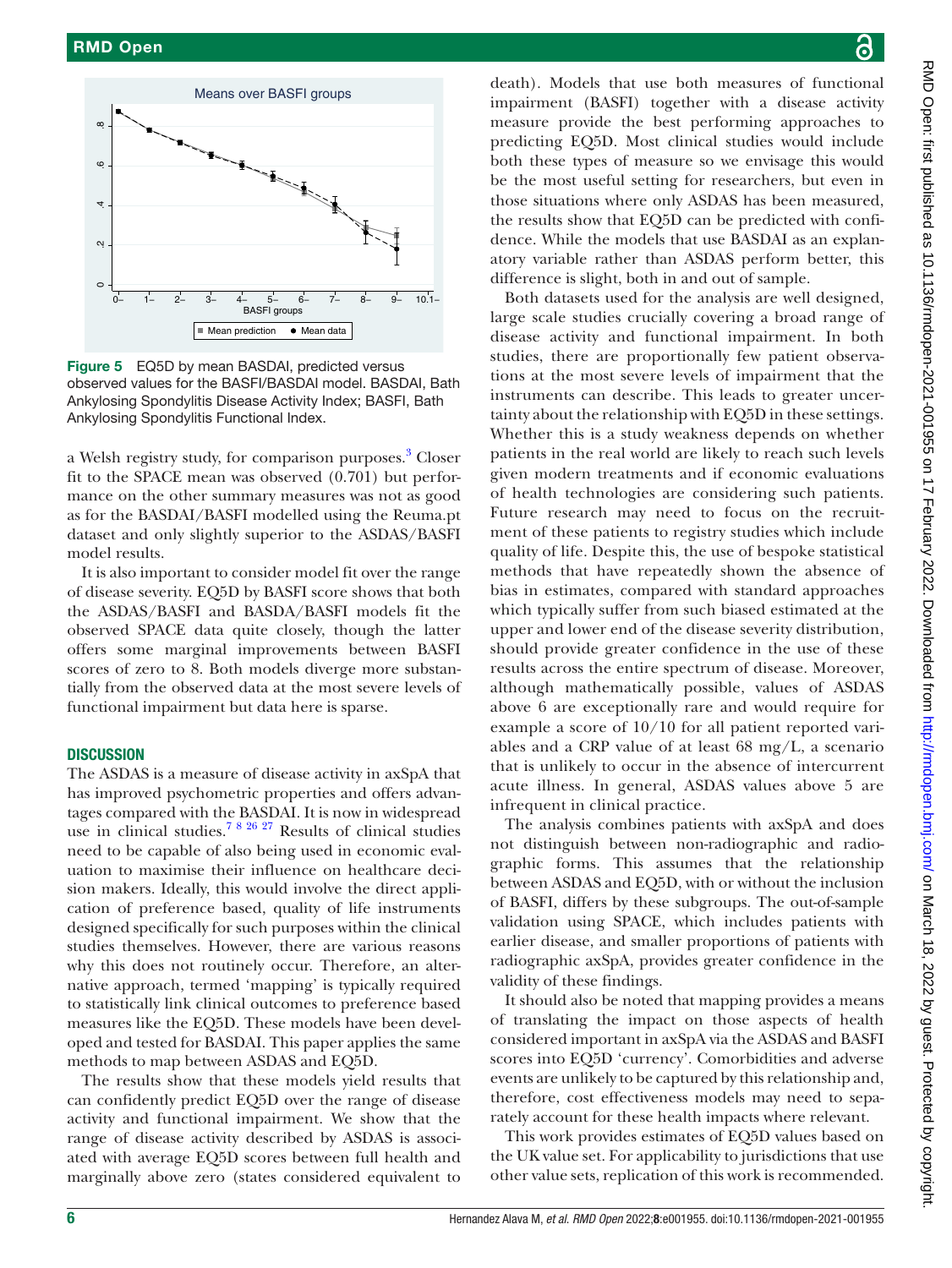## Spondyloarthritis

## **CONCLUSION** The use of ASDAS in clinical studies including people with

axSpA allows the ability to estimate health related quality of life measured by EQ5D with confidence. The relationship is further improved when ASDAS is combined with measures of functional impairment. These findings are confirmed in data from two high-quality studies.

#### Author affiliations

<sup>1</sup>School of Health and Related Research, The University of Sheffield, Sheffield, UK <sup>2</sup>Department of Economics, University of Bath, Bath, UK

<sup>3</sup>Instituto Português de Reumatologia; CEDOC - Centro de Estudos de Doenças Crónicas, NOVA Medical School / Faculdade de Ciências Médicas, Universidade Nova de Lisbo, Lisboa, Portugal

4 CHRC Comprehensive Health Research Center, Universidade Nova de Lisboa, Lisboa, Portugal

5 Reuma.pt, Sociedade Portuguesa de Reumatologia, Lisboa, Portugal

<sup>6</sup>Department of Rheumatology, Leiden University Medical Center, Leiden, The **Netherlands** 

<sup>7</sup>Rheumatology, Instituto Português de Reumatologia, Lisboa, Portugal 8 Department of Rheumatology, Diakonhjemmet Hosp, Oslo, Norway

<sup>9</sup>Centro Hospitalar de Lisboa Ocidental, Hospital Egas Moniz, Lisboa, Portugal

<sup>10</sup>Serviço de Reumatologia, Hospital Garcia de Orta, EPE, Almada, Portugal

<sup>11</sup>Department of Rheumatology and Clinical Immunology, University of Amsterdam, Amsterdam, The Netherlands

<sup>12</sup>Amsterdam Rheumatology and Immunology Center, Amsterdam, Noord-Holland, The Netherlands

13Hospital Sao Teotónio, Viseu, Portugal

<sup>14</sup>Department of Rheumatology, São João University Hospital, Porto, Portugal

<sup>15</sup>Department of Medicine, Faculty of Medicine, University of Porto, Porto, Portugal <sup>16</sup>Rheumatology Unit, Department of Medicine - DIMED, University Hospital of Padova, Padova, Italy

<sup>17</sup>Rheumatology, Department of Clinical Sciences Malmö, Lund University, Malmö, Sweden

18Rheumatology, Centro Hospitalar Universitário do Algarve, Faro, Portugal

<sup>19</sup>Lisbon Academic Medical Center, Universidade de Lisboa, Lisbon, Portugal

20Algarve Biomedical Center, Universidade do Algarve, Faro, Portugal

<sup>21</sup>Rheumatology, LUMC, Leiden, The Netherlands

<sup>22</sup>Centre for Rheumatology & Department of Neuromuscular Diseases, University College London, London, UK

<sup>23</sup>National Institute for Health Research (NIHR) University College London Hospitals Biomedical Research Centre, University College London Hospitals NHS Foundation Trust, London, UK

<sup>24</sup>Department of Rheumatology, Northwick Park Hospital, London North West University Healthcare NHS Trust, London, UK

#### Twitter Pedro M Machado [@pedrommcmachado](https://twitter.com/pedrommcmachado)

Contributors AW, MHA and PMM conceived the study and sought funding for the work. MHA, GC and AW performed all the analyses. AW, MHA and PMM drafted the paper. All other authors provided data and commented on drafts of the paper. All authors approved the final version. AW is the guarantor.

Funding PMM is supported by the National Institute for Health Research (NIHR) University College London Hospitals (UCLH) and Biomedical Research Centre (BRC).

Competing interests MvdS has received consulting fees/speaker's fees/research grants from Novartis, UCB, Abbvie, Janssen, Eli Lilly and MSD. FAvG has received grants from Stichting vrienden van Sole Mio, Stichting ASAS, Jacobus Stichting, Novartis and UCB, and consulting fees from Novartis, Eli Lilly, MSD, AbbVie and Bristol Myers Squibb. MB has received consulting/speaker's fees from AbbVie, Eli Lilly, Janssen and Novartis. RR has received consulting/speaker's fees from AbbVie, Eli Lilly, Janssen, MSD, Novartis, Pfizer, and UCB Pharma. SE has received consulting fees from AbbVie, Janssen and Novartis. DvdH has received consulting fees from AbbVie, Amgen, Astellas, AstraZeneca, Bayer, BMS, Boehringer Ingelheim, Celgene, Cyxone, Daiichi, Eisai, Galapagos, Gilead, Glaxo-Smith-Kline, Janssen, Lilly, Merck, Novartis, Pfizer, Regeneron, Roche, Sanofi, Takeda, UCB Pharma and serves as director of Imaging Rheumatology bv. PMM has received consulting/ speaker's fees from AbbVie, BMS, Celgene, Eli Lilly, Galapagos, Janssen, MSD, Novartis, Orphazyme, Pfizer, Roche and UCB Pharma.

Ethics approval Reuma.pt was approved by National Data Protection Board and by the local Ethics Committees. SPACE was approved by the Medical Ethical Committees of the participating centres. Participants gave informed consent to participate in the study before taking part.

Provenance and peer review Not commissioned; externally peer reviewed.

Data availability statement Data may be obtained from a third party and are not publicly available. Data from the SPACE and reuma.pt registries can be obtained by contacting the investigators of those studies.

Open access This is an open access article distributed in accordance with the Creative Commons Attribution Non Commercial (CC BY-NC 4.0) license, which permits others to distribute, remix, adapt, build upon this work non-commercially, and license their derivative works on different terms, provided the original work is properly cited, appropriate credit is given, any changes made indicated, and the use is non-commercial. See:<http://creativecommons.org/licenses/by-nc/4.0/>.

#### ORCID iDs

Allan Wailoo <http://orcid.org/0000-0002-9324-1617> Floris A van Gaalen<http://orcid.org/0000-0001-8448-7407> Roberta Ramonda <http://orcid.org/0000-0002-9683-8873> Desirée van der Heijde<http://orcid.org/0000-0002-5781-158X> Pedro M Machado<http://orcid.org/0000-0002-8411-7972>

- <span id="page-6-0"></span>1 Ara RM, Reynolds AV, Conway P. The cost-effectiveness of etanercept in patients with severe ankylosing spondylitis in the UK. *[Rheumatology](http://dx.doi.org/10.1093/rheumatology/kem133)* 2007;46:1338–44.
- <span id="page-6-2"></span>2 Mlcoch T, Sedova L, Stolfa J, *et al*. Mapping the relationship between clinical and quality-of-life outcomes in patients with ankylosing spondylitis. *[Expert Rev Pharmacoecon Outcomes Res](http://dx.doi.org/10.1080/14737167.2016.1200468)* 2017;17:203–11.
- <span id="page-6-11"></span>3 Wailoo A, Hernández M, Philips C, *et al*. Modeling health state utility values in ankylosing spondylitis: comparisons of direct and indirect methods. *[Value Health](http://dx.doi.org/10.1016/j.jval.2015.02.016)* 2015;18:425–31.
- <span id="page-6-1"></span>4 Machado P, Landewé R. Spondyloarthritis: is it time to replace BASDAI with ASDAS? *[Nat Rev Rheumatol](http://dx.doi.org/10.1038/nrrheum.2013.93)* 2013;9:388–90.
- 5 Machado PMMC, Landewé RBM, van der Heijde DM. Endorsement of definitions of disease activity states and improvement scores for the ankylosing spondylitis disease activity score: results from OMERACT 10. *[J Rheumatol](http://dx.doi.org/10.3899/jrheum.110279)* 2011;38:1502–6.
- <span id="page-6-5"></span>6 Machado PM, Raychaudhuri SP. Disease activity measurements and monitoring in psoriatic arthritis and axial spondyloarthritis. *[Best](http://dx.doi.org/10.1016/j.berh.2014.10.004)  [Pract Res Clin Rheumatol](http://dx.doi.org/10.1016/j.berh.2014.10.004)* 2014;28:711–28.
- <span id="page-6-12"></span>7 Smolen JS, Schöls M, Braun J, *et al*. Treating axial spondyloarthritis and peripheral spondyloarthritis, especially psoriatic arthritis, to target: 2017 update of recommendations by an international Task force. *[Ann Rheum Dis](http://dx.doi.org/10.1136/annrheumdis-2017-211734)* 2018;77:3–17.
- 8 van der Heijde D, Ramiro S, Landewé R, *et al*. 2016 update of the ASAS-EULAR management recommendations for axial spondyloarthritis. *[Ann Rheum Dis](http://dx.doi.org/10.1136/annrheumdis-2016-210770)* 2017;76:978–91.
- <span id="page-6-3"></span>9 NICE. Position statement on use of the EQ-5D-5L value set for England (updated October 2019), 2019. Available: [https://www.](https://www.nice.org.uk/about/what-we-do/our-programmes/nice-guidance/technology-appraisal-guidance/eq-5d-5l) [nice.org.uk/about/what-we-do/our-programmes/nice-guidance/](https://www.nice.org.uk/about/what-we-do/our-programmes/nice-guidance/technology-appraisal-guidance/eq-5d-5l) [technology-appraisal-guidance/eq-5d-5l](https://www.nice.org.uk/about/what-we-do/our-programmes/nice-guidance/technology-appraisal-guidance/eq-5d-5l)
- <span id="page-6-4"></span>10 Dolan P. Modeling valuations for EuroQol health states. *[Med Care](http://dx.doi.org/10.1097/00005650-199711000-00002)* 1997;35:1095–108.
- <span id="page-6-6"></span>11 Machado P, Landewé R, Lie E, *et al*. Ankylosing spondylitis disease activity score (ASDAS): defining cut-off values for disease activity states and improvement scores. *[Ann Rheum Dis](http://dx.doi.org/10.1136/ard.2010.138594)* 2011;70:47–53.
- 12 Machado P, Navarro-Compán V, Landewé R, *et al*. Calculating the ankylosing spondylitis disease activity score if the conventional C-reactive protein level is below the limit of detection or if highsensitivity C-reactive protein is used: an analysis in the DESIR cohort. *[Arthritis Rheumatol](http://dx.doi.org/10.1002/art.38921)* 2015;67:408–13.
- 13 Machado PM, Landewé R, Heijde Dvander, *et al*. Ankylosing spondylitis disease activity score (ASDAS): 2018 update of the nomenclature for disease activity states. *[Ann Rheum Dis](http://dx.doi.org/10.1136/annrheumdis-2018-213184)* 2018;77:1539–40.
- <span id="page-6-7"></span>14 Garrett S, Jenkinson T, Kennedy LG, *et al*. A new approach to defining disease status in ankylosing spondylitis: the Bath ankylosing spondylitis disease activity index. *[J Rheumatol](http://www.ncbi.nlm.nih.gov/pubmed/7699630)* 1994;21:2286–91.
- <span id="page-6-8"></span>15 Calin A, Garrett S, Whitelock H, *et al*. A new approach to defining functional ability in ankylosing spondylitis: the development of the Bath ankylosing spondylitis functional index. *[J Rheumatol](http://www.ncbi.nlm.nih.gov/pubmed/7699629)* 1994;21:2281–5.
- 16 Calin A, Jones SD, Garrett SL, *et al*. Bath ankylosing spondylitis functional index. *[Br J Rheumatol](http://dx.doi.org/10.1093/rheumatology/34.8.793)* 1995;34:793–4.
- <span id="page-6-9"></span>17 Machado P, van der Heijde D. How to measure disease activity in axial spondyloarthritis? *[Curr Opin Rheumatol](http://dx.doi.org/10.1097/BOR.0b013e3283470f23)* 2011;23:339–45.
- <span id="page-6-10"></span>18 Canhão H, Faustino A, Martins F, *et al*. Reuma.pt - the rheumatic diseases portuguese register. *[Acta Reumatol Port](http://www.ncbi.nlm.nih.gov/pubmed/21483280)* 2011;36:45–56.

RMD Open: first published as 10.1136/rmdopen-2021-001955 on 17 February 2022. Downloaded from http://rmdopen.bmj.com/ on March 18, 2022 by guest. Protected by copyright RMD Open: tirst published as 10.1136/rmdopen-2021-001955 on 17 February 2022. Downloaded from mtp://rmdopen.bmj.com/ on March 18, 2022 by guest. Protected by copyright.

Patient consent for publication Not applicable.